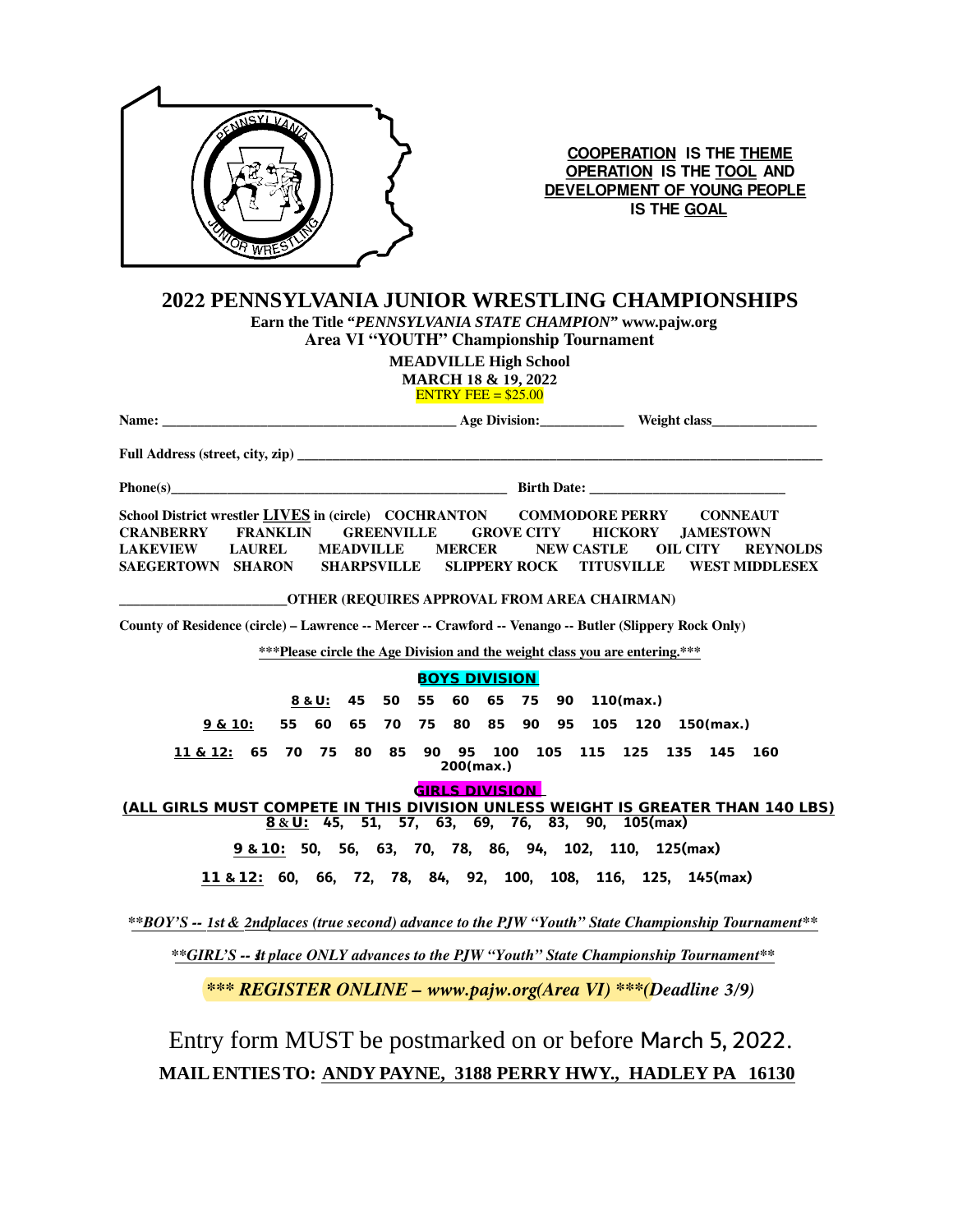#### RELEASE AND WAIVER OF LIABILITY AGREEMENT & PARTICIPANT CODE OF CONDUCT

I,

, acknowledge that I have voluntarily applied to participate in the Pennsylvania

(Entrants full name) Junior Wrestling (PJW) Tournament. I am aware that these activities may be hazardous and that I could be seriously injured. I am voluntarily participating with knowledge of the danger involved, and agree to assume any and all risks of bodily injury, or death, whether those risks are known or unknown.

I verify this statement by placing my initials here: Parent or Guardian's initials:

As consideration for being permitted by PJW, and any owner, administrator, tournament director, chairperson of the premises holding any of the events, to participate in these activities and use the premises and facilities. I forever release PJW or any Lessor or any PJW affiliated organization, and their respective directors, officers, employees, volunteers, agents, contractors, and representatives (collectively "Releasees") from any and all actions, claims, or demands that I, my assignees, heirs, distributees, guardians, next of kin, spouse and legal representatives now have, or may have in the future, for injury, death, or property damage, related to (i) my participation in these activities, (ii) the negligence or other acts, whether directly connected to these activities or not, and however caused, by any Releasee, or(iii) the condition of the premises where these activities occur, whether or not I am then participating in the activities. I also agree that I, my assignees, heirs, distributees, guardians, next of kin, spouse and legal representatives will not make a claim against, sue, or attach the property of any Releasee in connection with any of the matters covered by the foregoing release.

I have carefully read this agreement and fully understand its contents. I am aware this is a release of liability and a contract between myself and PJW, and the lessors, and sign it of my own free will. When Signed by Parent or Guardian: I recognize the dangers of the activities and the significance of this Release and Waiver were explained to the Participant and that the Participant understood them, or I, as parent of the Participant, understand them.

While participating in PJW activities, the Participant will be supervised by

(Coach or Parent's name)

I understand the Tournament Director, under the guidance of the PJW rules and administration, may withdraw our son/daughter from any Tournament if he/she is involved in behavior or activity deemed to be detrimental to the health, safety or welfare of other participants, spectators, tournament staff, or tournament sites; or if involved in actions considered to be detrimental to the goals and objectives of PJW or in violation of the PJW Code of Conduct. We have read and agree with the tournament rules as listed on the information page.

Parent/ Guardian Signature

Date Signed

Contestant Signature

Date Signed